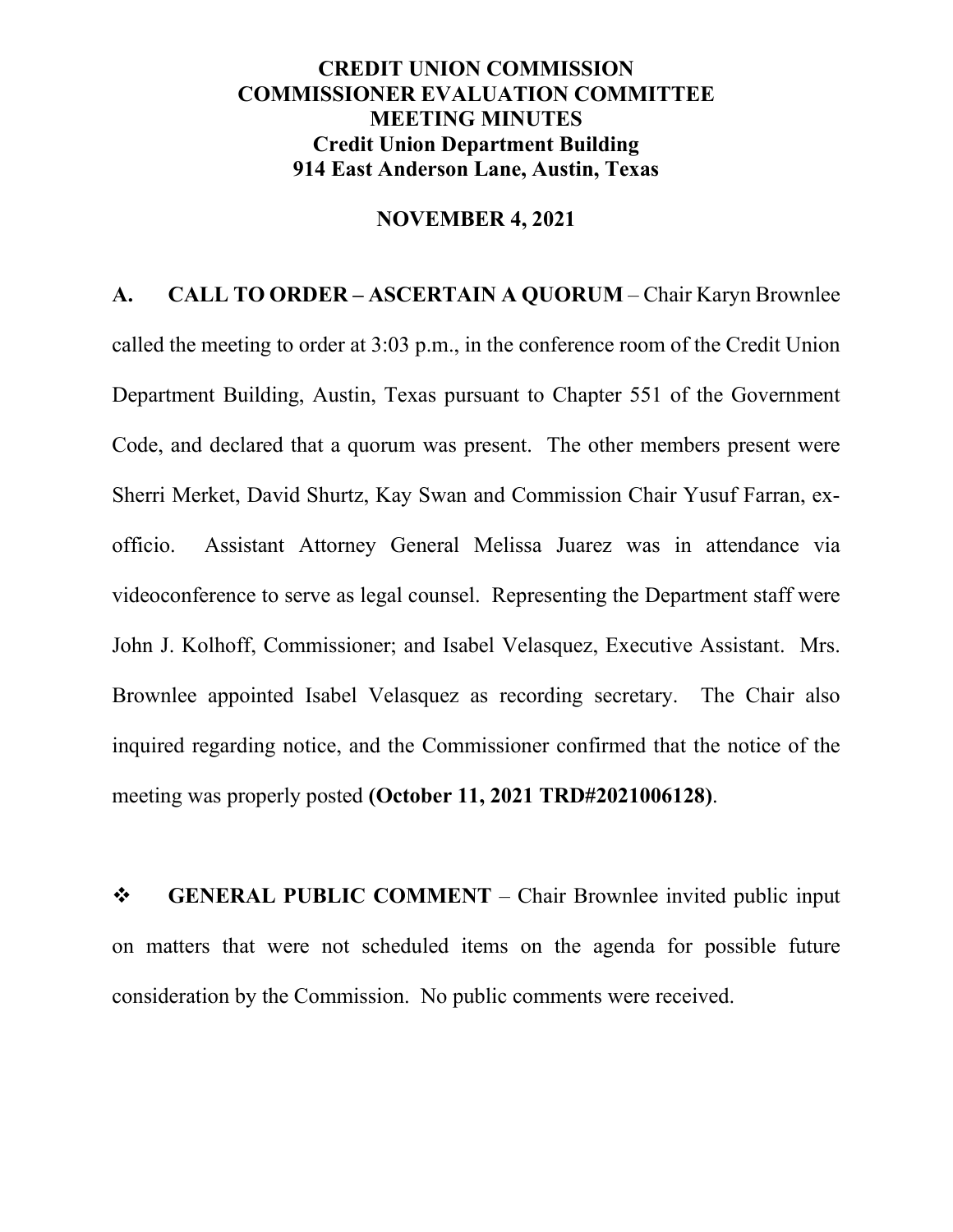#### **B. APPROVAL OF MINUTES OF PRIOR MEETING (November 5, 2020).**

Mr. Shurtz moved to approve the minutes of November 5, 2020, as presented. Mrs. Merket seconded the motion, and the motion was unanimously adopted.

# **C. FY 2021 Performance Evaluation and FY 2022 Remuneration For The Commissioner** – Mrs. Brownlee stated that the Committee would be entering into Executive Session as provided under Section 551.074 of the Government Code for the purpose of discussing personnel issues related to finalizing the proposed annual performance evaluation and remuneration for the commissioner. The Committee entered into Executive Session at 3:06 p.m.

At 4:55 p.m., the committee returned to open session, and the chair announced that no action had been taken in closed session. The committee then took no formal action regarding the agenda, reserving further discussion and possible action concerning the Commissioner's FY2021 performance evaluation and FY2022 remuneration for the meeting of the full commission the next day, November 5, 2021.

**D. FY 2022 Performance Objectives and Goals** – The committee took no formal action, and it was the consensus of the committee to table this agenda item.

**E. Commissioner Succession Plan** – Commission policy provides that in the event of a planned or unplanned departure of the commissioner, the Commissioner